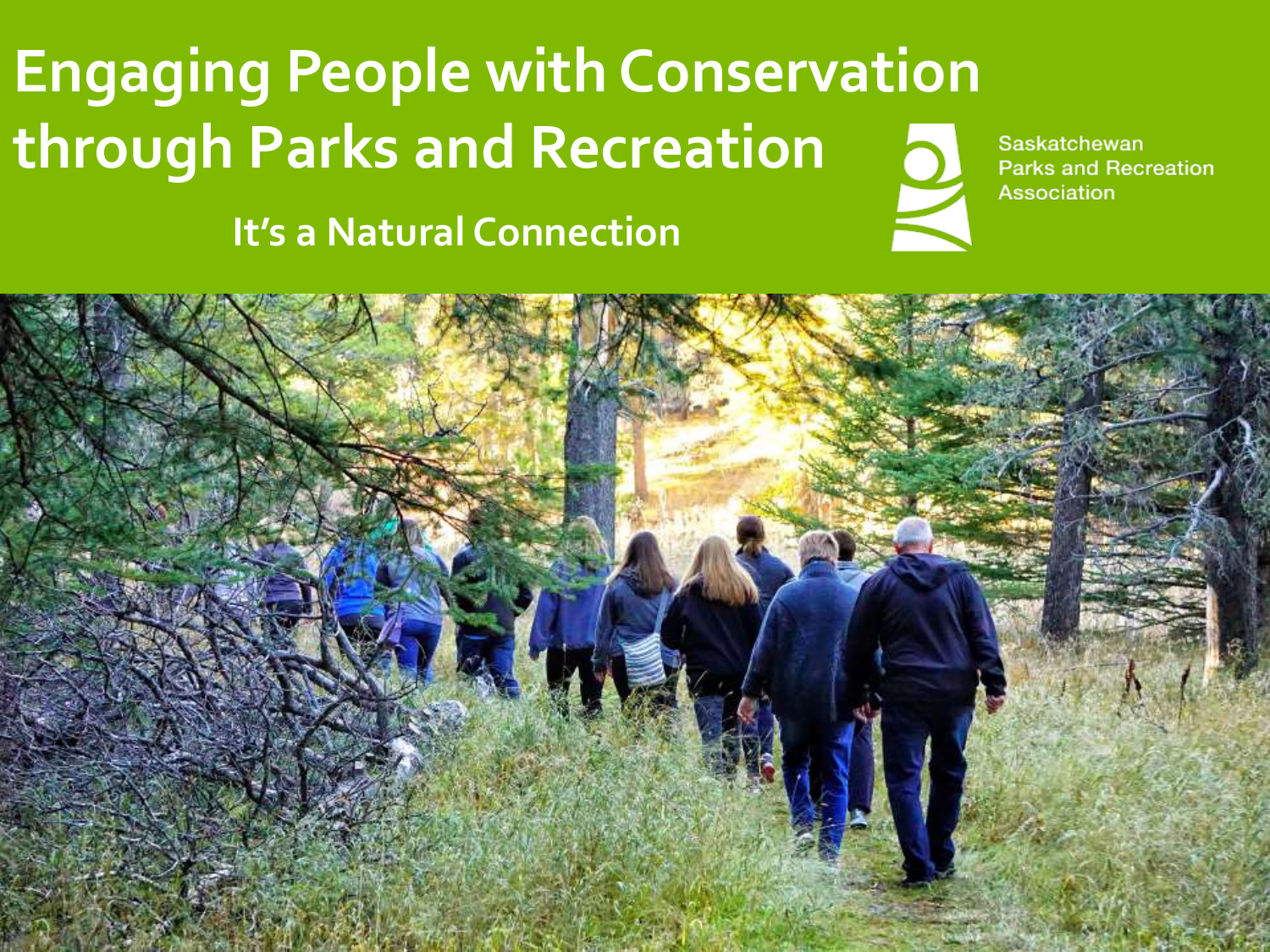### **Who am I? Andrew Exelby**

- Parks and Open Spaces Consultant with the Saskatchewan Parks and Recreation Association (SPRA), since 2012
- Bachelor of Applied Science in Landscape Management from Olds College
- I work with volunteers, recreation directors, municipalities, park authorities and others across the province to improve our parks and open spaces and recreational opportunities
- I've lived my entire life near Craven, SK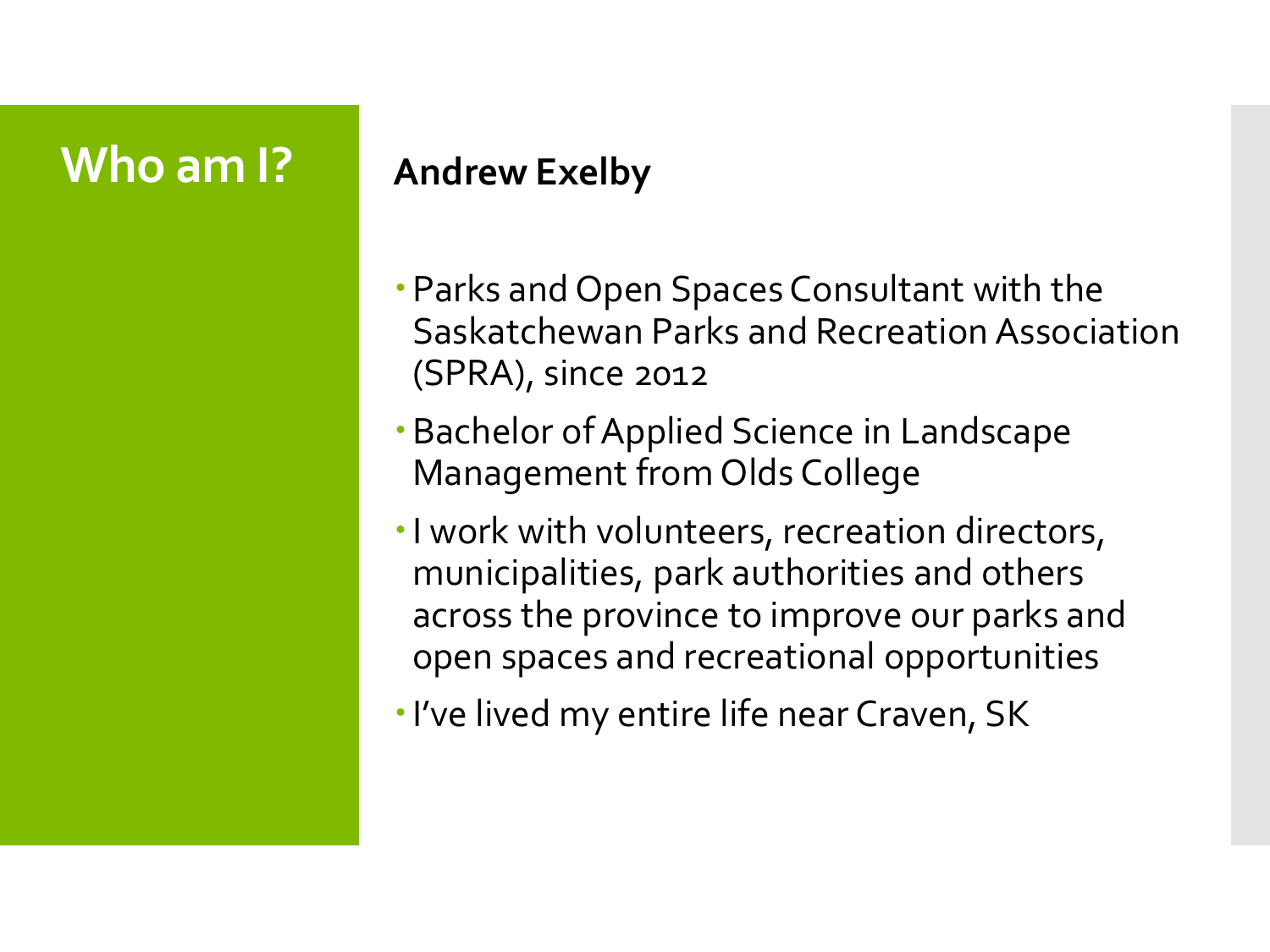Saskatchewan **Parks and Recreation Association** 

**SASK LOTTERIES** 

### **Saskatchewan Parks and Recreation Association**

Provides **leadership**, **support** and **services** that contribute to recreation's impact on the quality of life of people in Saskatchewan

### **Sask Lotteries**

Proceeds from Lotteries support approximately 1,200 groups and more than 12,000 sport, culture and recreation organizations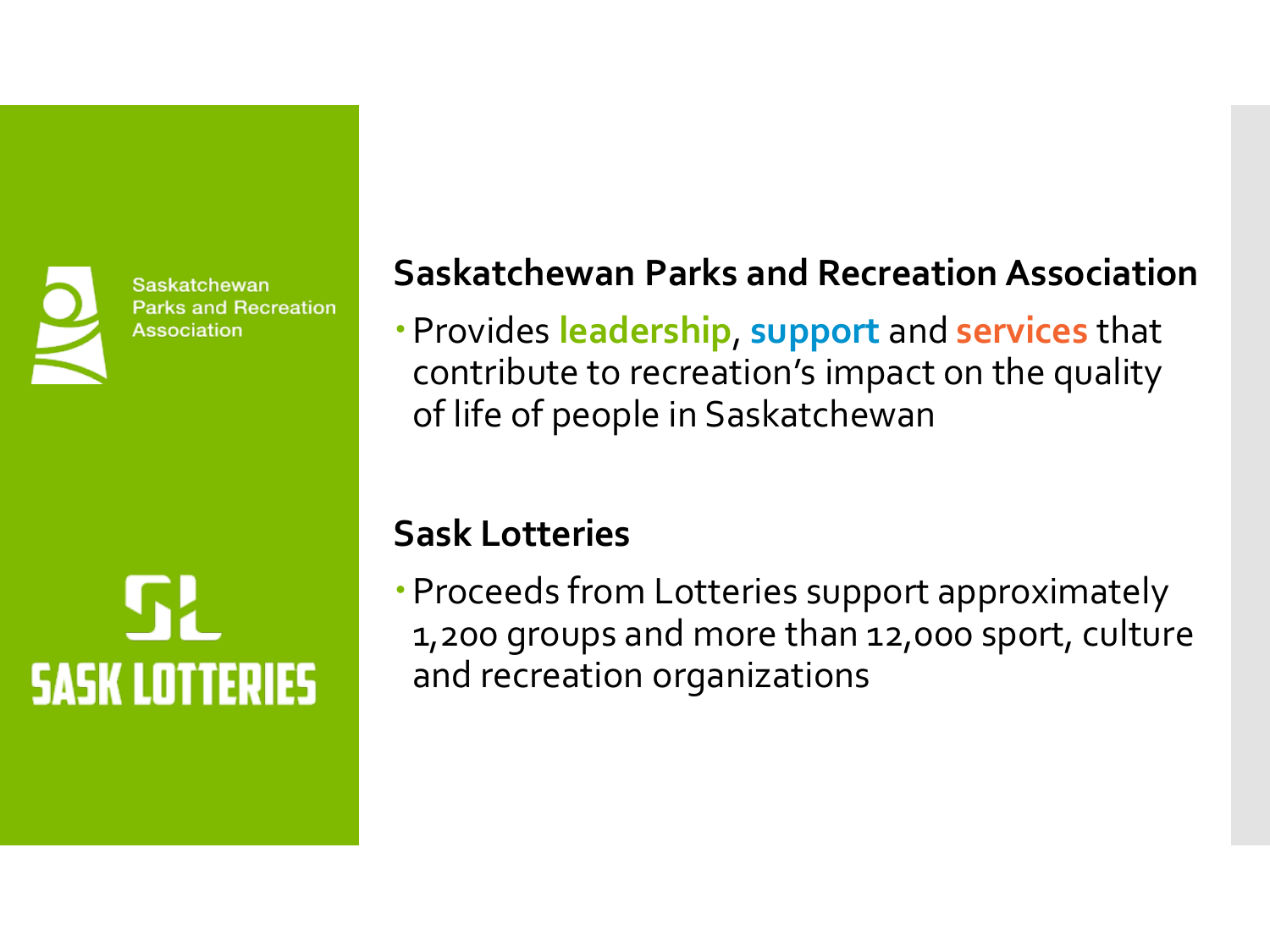### **What are we going to talk about?**



Why connecting to nature is important to conservation?



How Recreation and Parks are supporting this effort on national, provincial and local scales?



How we can work together?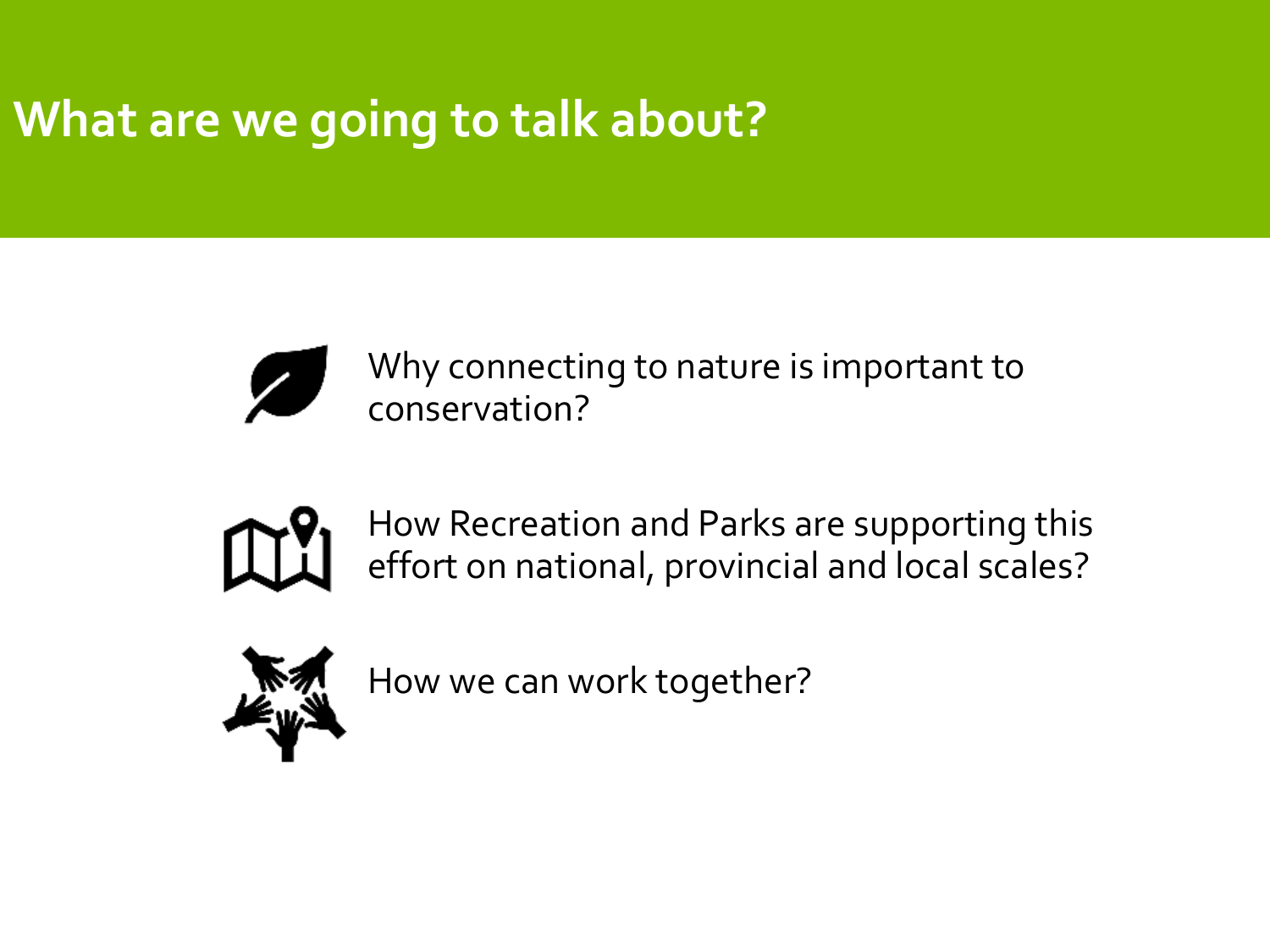**Why is a connection to nature important?**



Connecting to nature improves the health of individuals and society

A personal connection to nature will encourage individuals to support conservation efforts in the future

The Recreation Sector is vital in creating that personal connection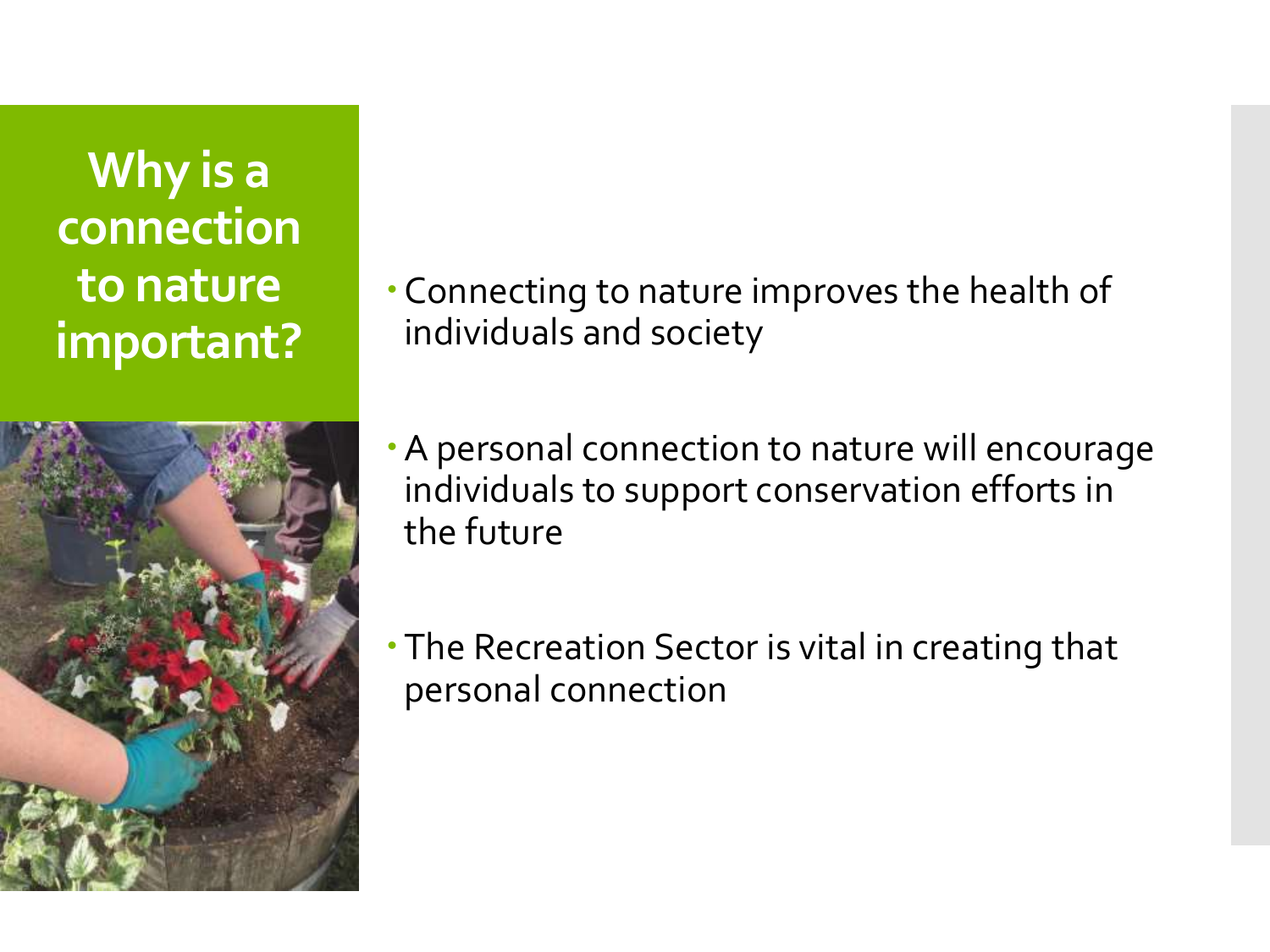## **On a national level**

The Saskatchewan Parks and Recreation Association

#### **and**

The Canadian Parks and Recreation Association

support 2 critical initiatives:

- *Parks for All*
- *Framework for Recreation in Canada*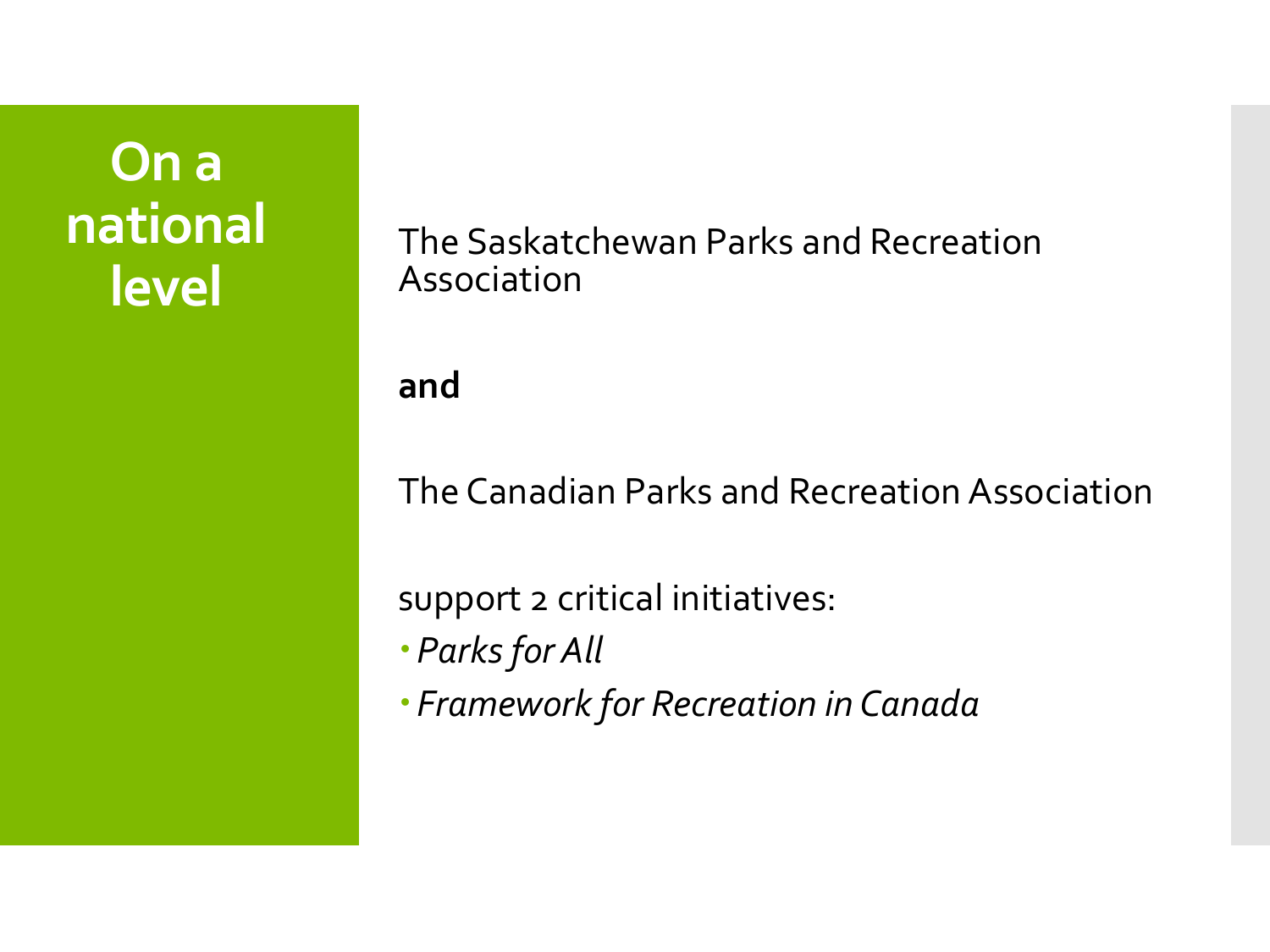

- **Parks for All Community** An action plan for Canada's Parks Community
	- Developed by Canadian Parks and Recreation Association and Canadian Parks Council



Includes 4 Strategic Directions: Collaborate, Connect, Conserve and Lead

[www.cpra.ca/parks-for-all](http://www.cpra.ca/parks-for-all)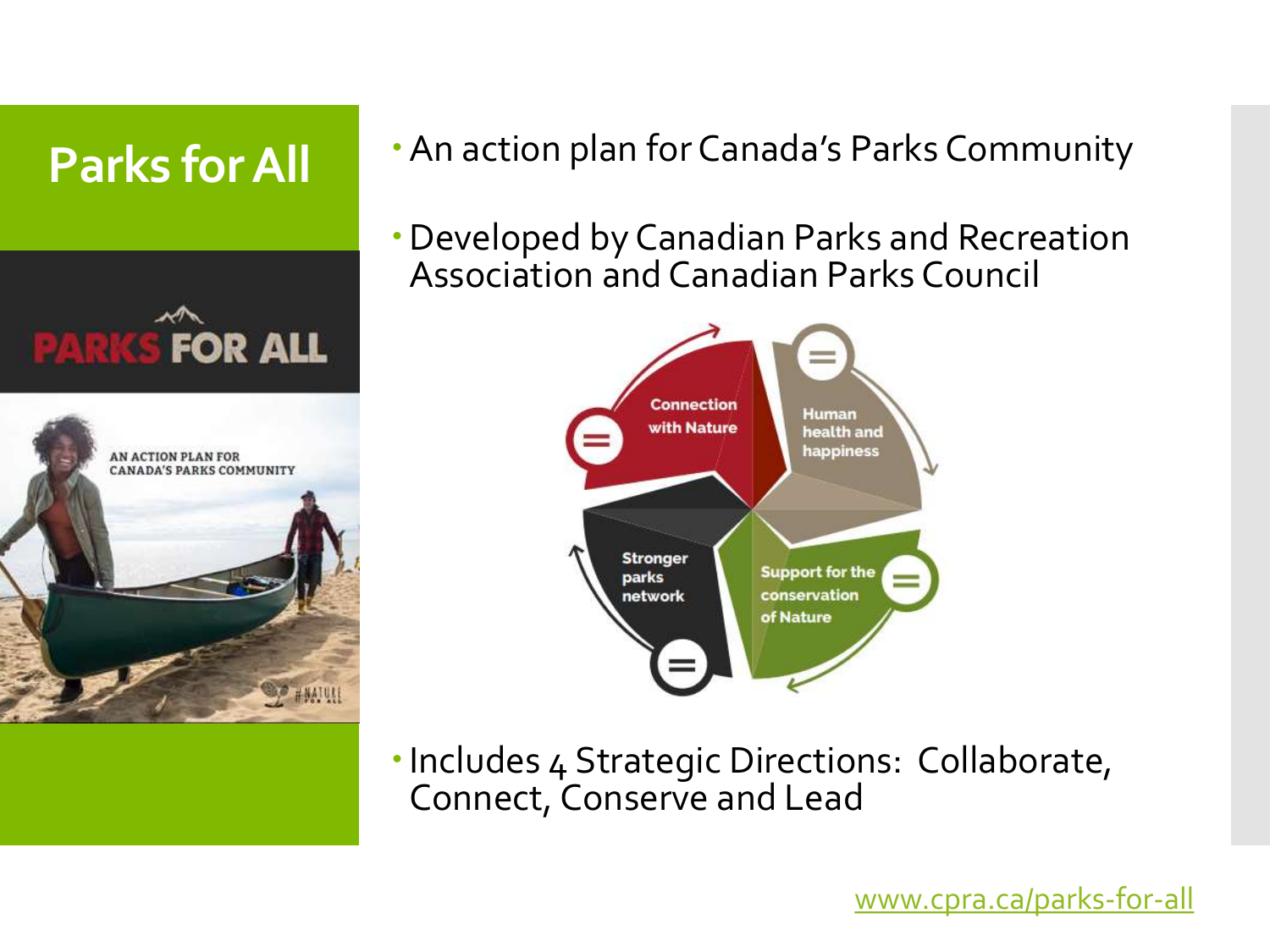### **Framework for Recreation in Canada**

We envision a Canada in which everyone is engaged in meaningful, accessible recreation experiences that foster:

- Individual wellbeing
- Community wellbeing
- The wellbeing of our natural and built environments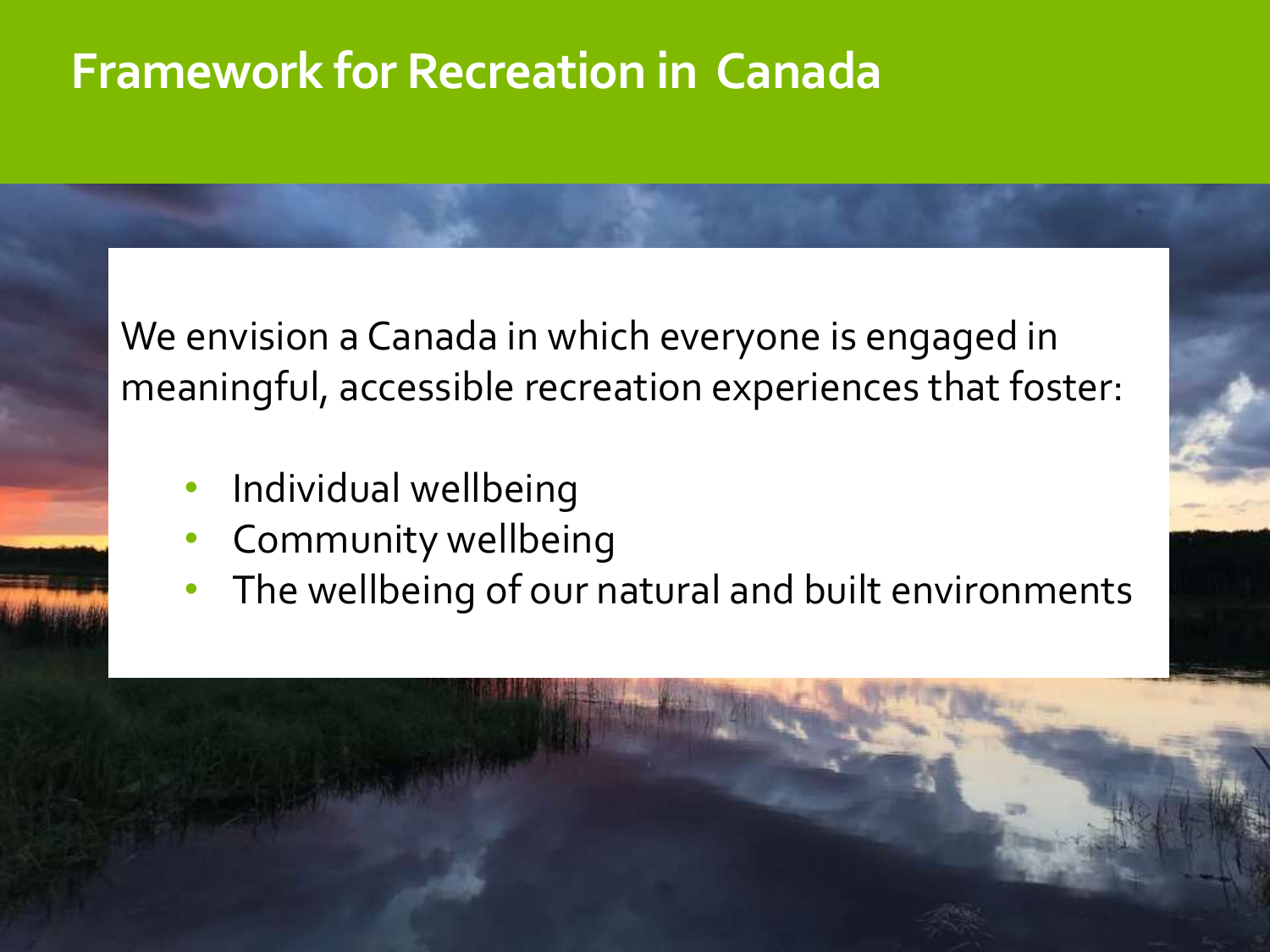**Framework for Recreation in Canada**



- The guiding document for public recreation providers in Canada
- Developed by the Canadian Parks and Recreation Association

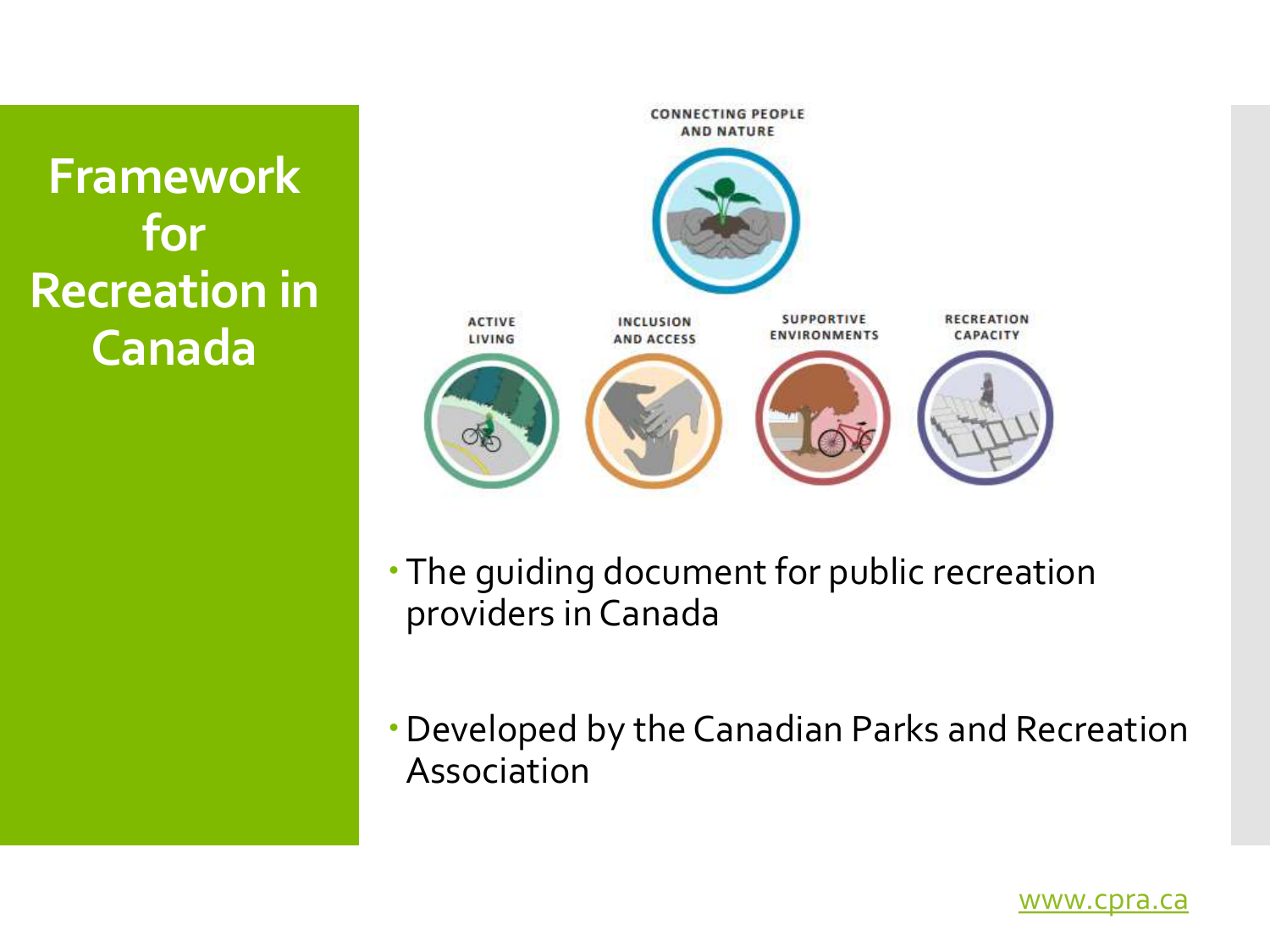### **At a provincial level**



### **How do we support conservation?**

**Advocate** for people to connect with nature

Provide **funding**

- Deliver **programs**, **training**, and **education**, such as:
	- Communities in Bloom
	- June is Recreation & Parks Month
	- Saskatchewan Parks Worker Course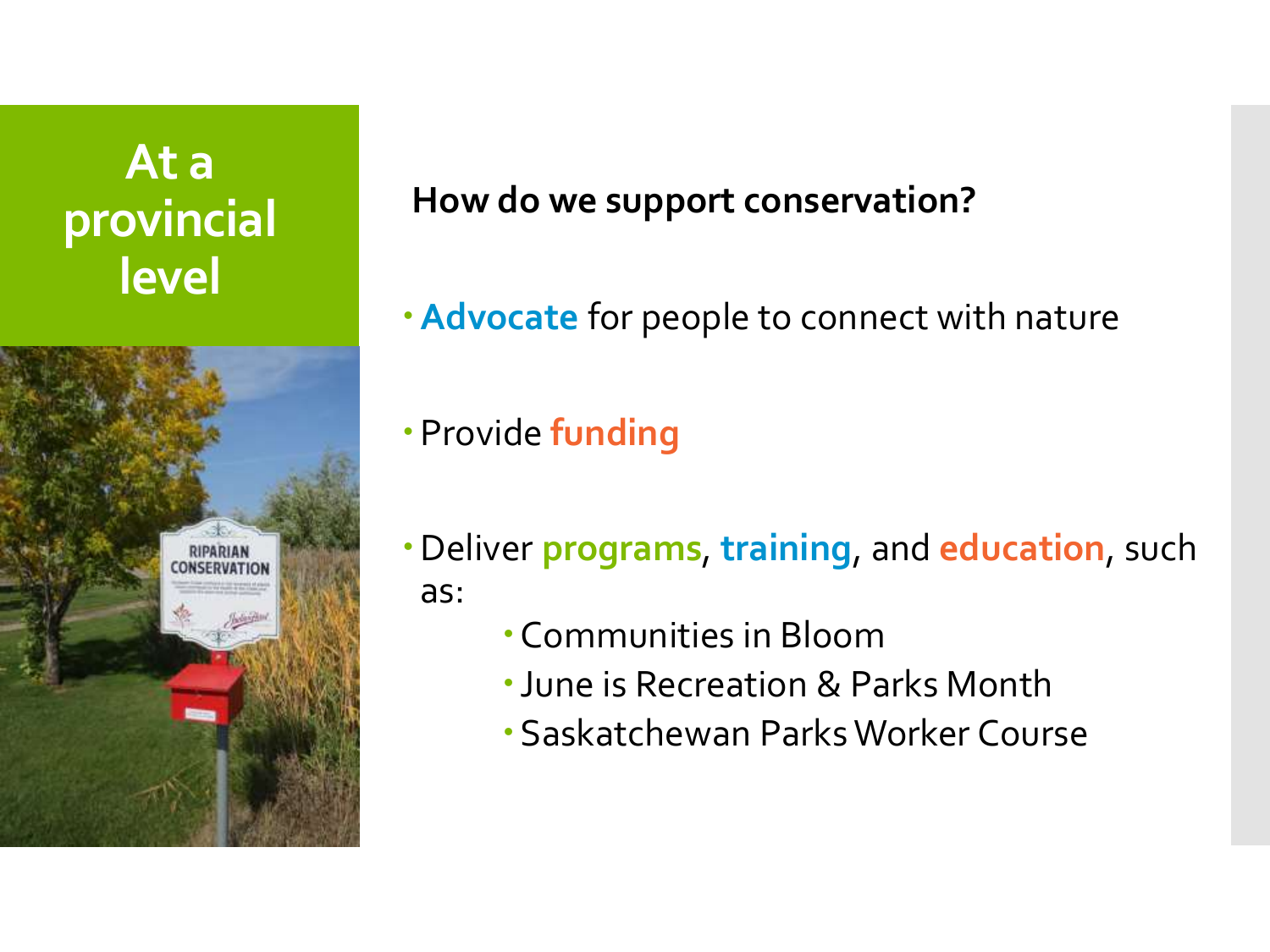## **Who do we fund?**

### **34 Provincial Recreation Associations**

We are going to talk about 3 today:



**Association of Saskatchewan Parks and Conservation Agencies**



**Sask Outdoors**



**Saskatchewan Wildlife Federation**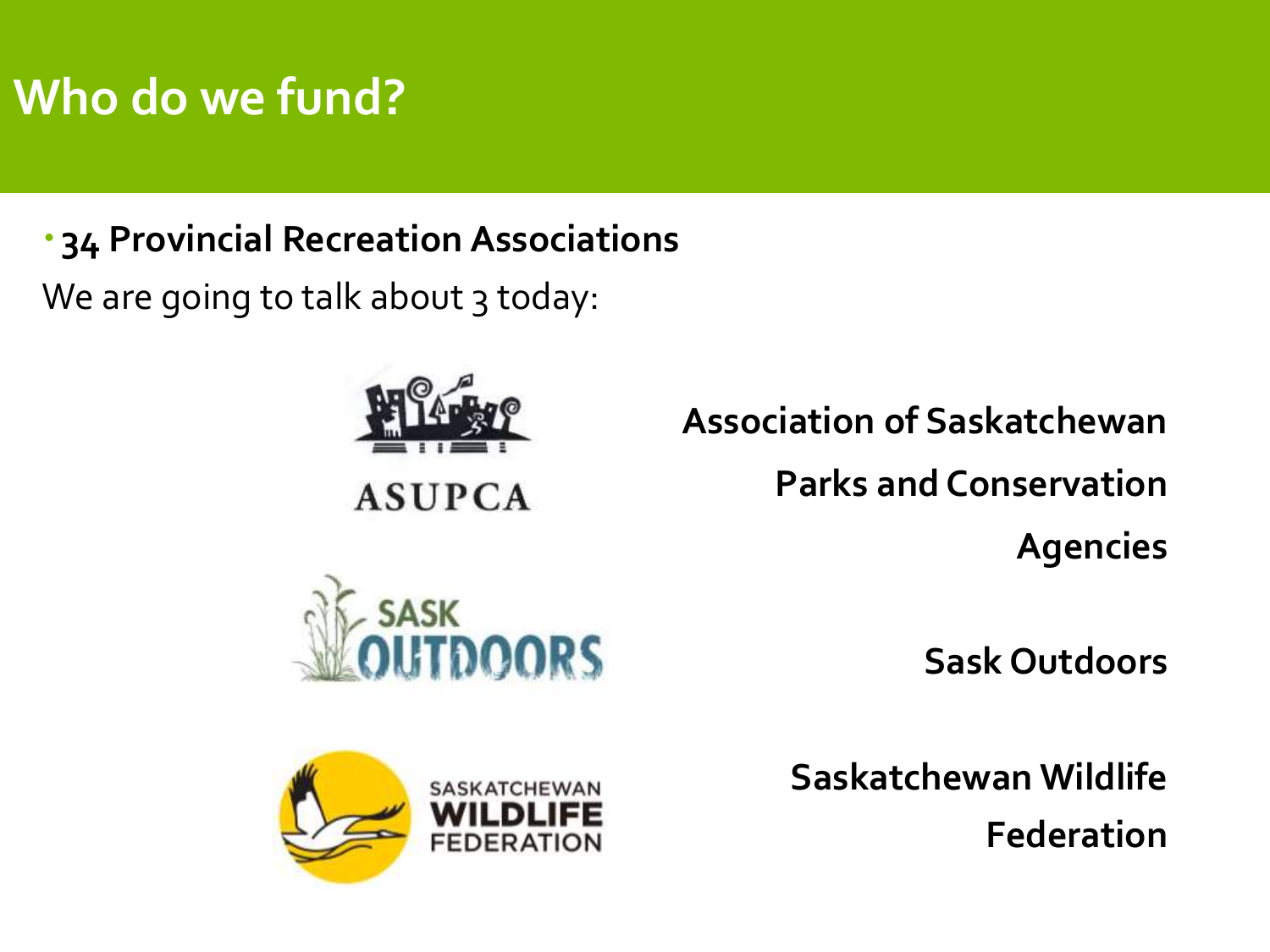**Association of Saskatchewan Parks and Conservation Agencies**



### **ASUPCA**

Includes 7 Urban Parks and Conservation Agencies in Saskatchewan:

- Chinook Parkway, Swift Current
- MeewasinValley, Saskatoon
- WakamowValley, Moose Jaw
- Wascana Centre, Regina
- Tatagwa Parkway, Weyburn
- Battlefords River Valley, North Battleford
- Pehonan Parkway, Prince Albert
- Operates programs across the province in partnership with its members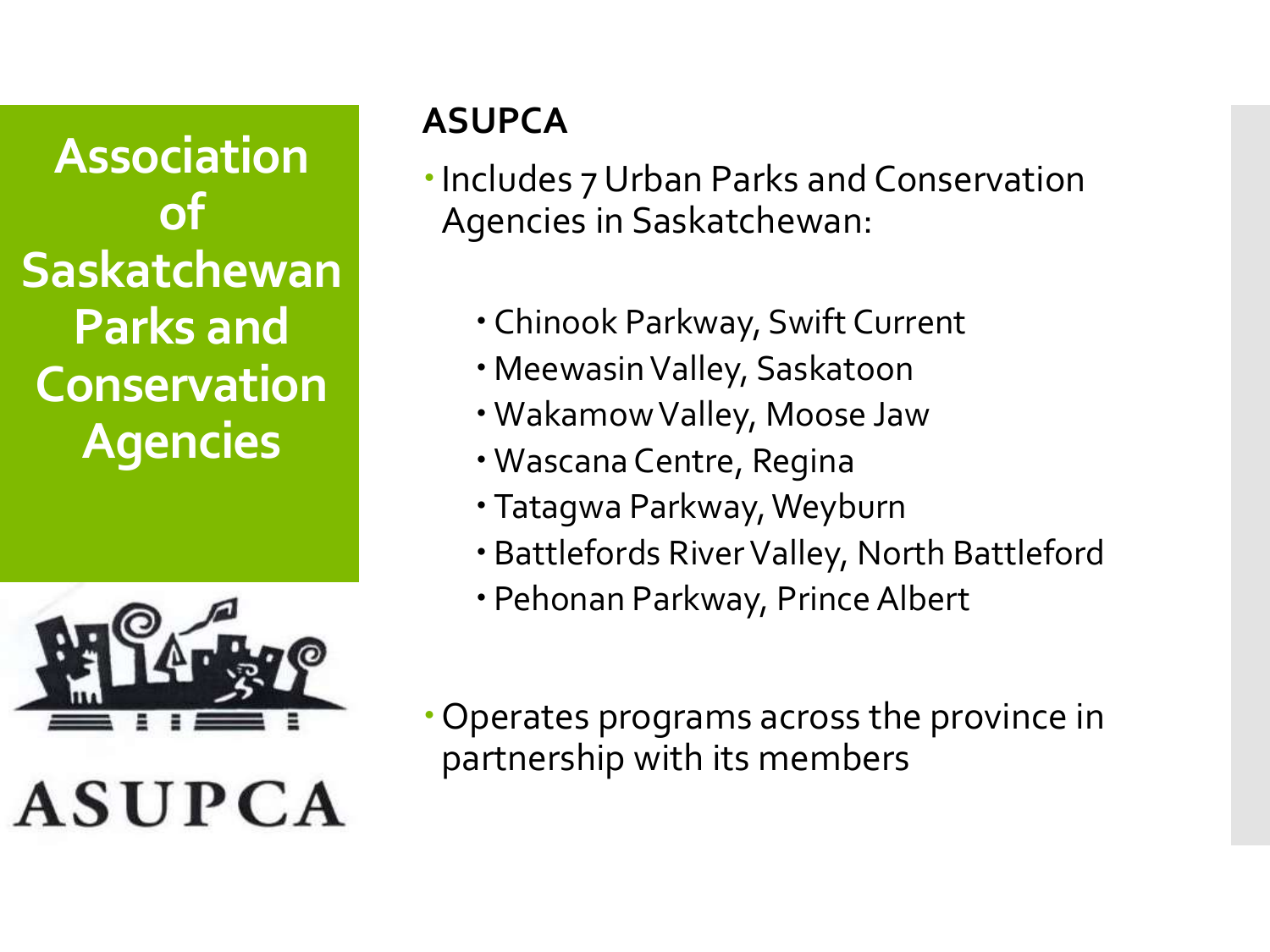# **Nature Play in Chinook**



**Parkway Nature Play** creates the opportunity for kids to connect with nature and the outdoor environment

> Program involves nature-themed activities for grades 1-5 children, for a period of 5 weeks every Saturday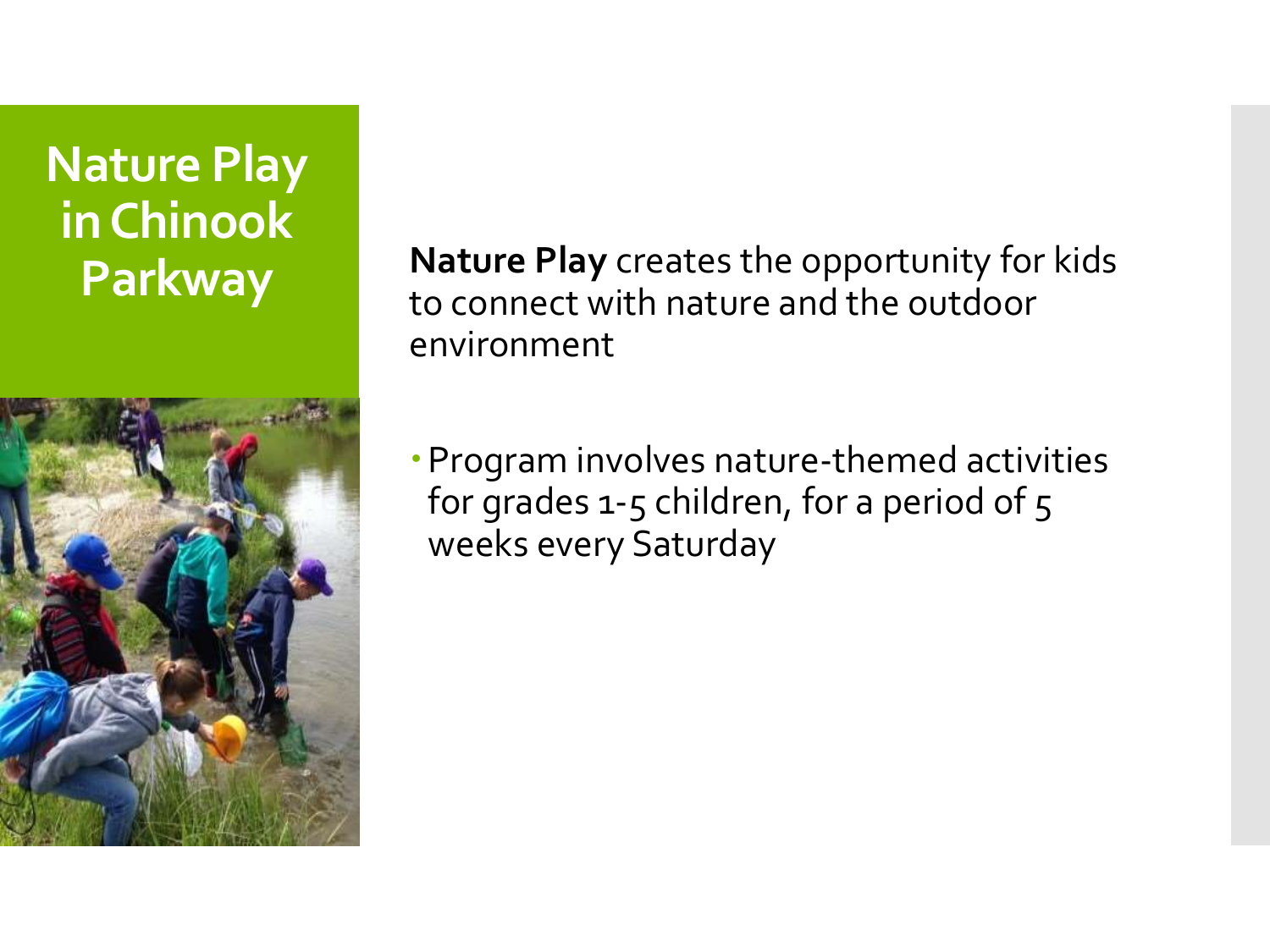# **Nature Play in Chinook**



**Parkway Why is this important?**

- Children that connect to nature will be more likely to value their environment in the future
- Opportunity to engage children in conservation principles that they will remember as adults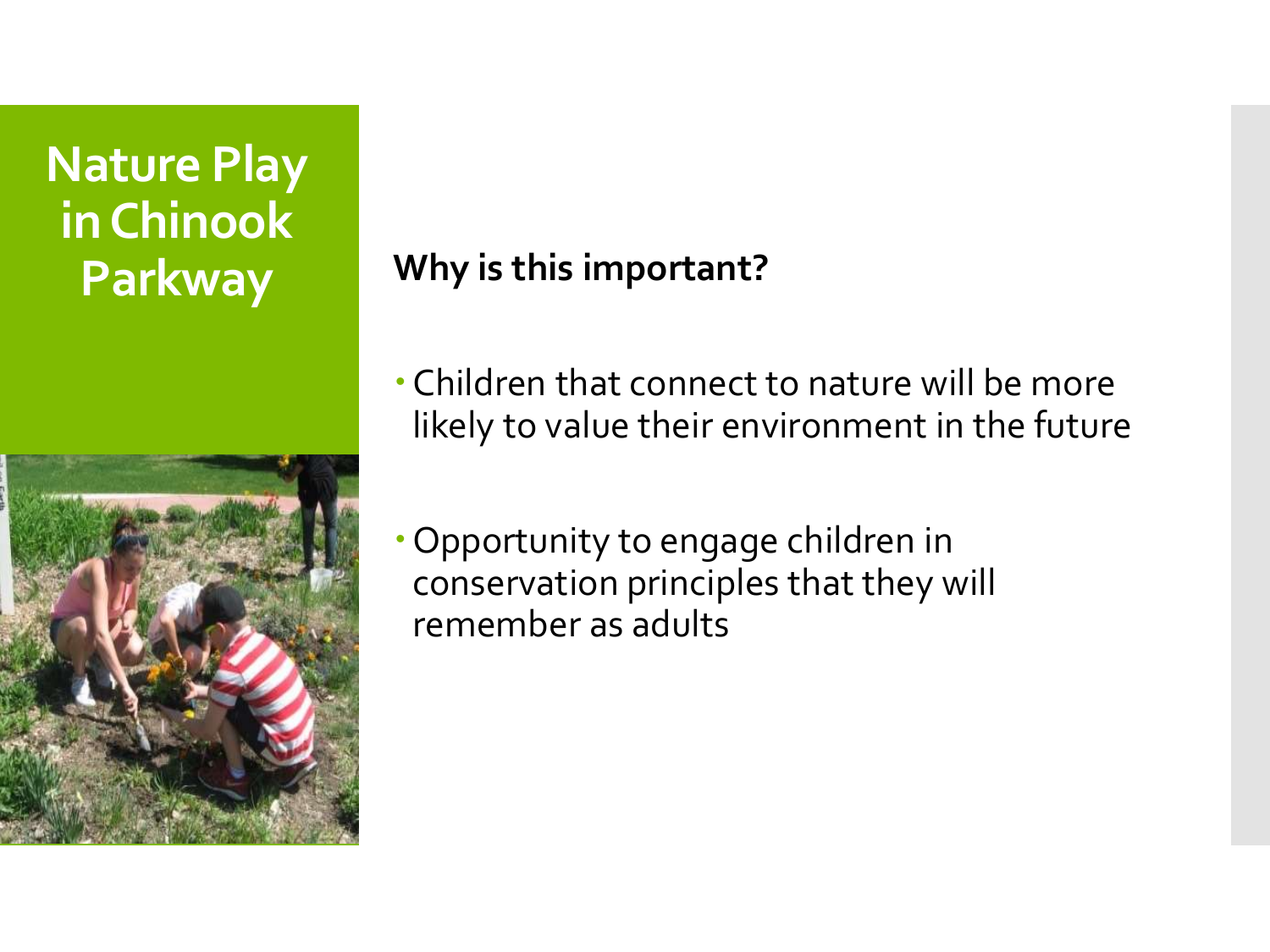### **Sask Outdoors**



### **Sask Outdoors**

• Connects people with nature, through play, education, programs and services that promote awareness of outdoor recreation and environmental stewardship

Priorities:

- Facilitate and provide outdoor experiences
- Increase public awareness and involvement
- Build a viable and sustainable organization
- Develop partnerships and alliances
- Influence outdoor education policies and curriculum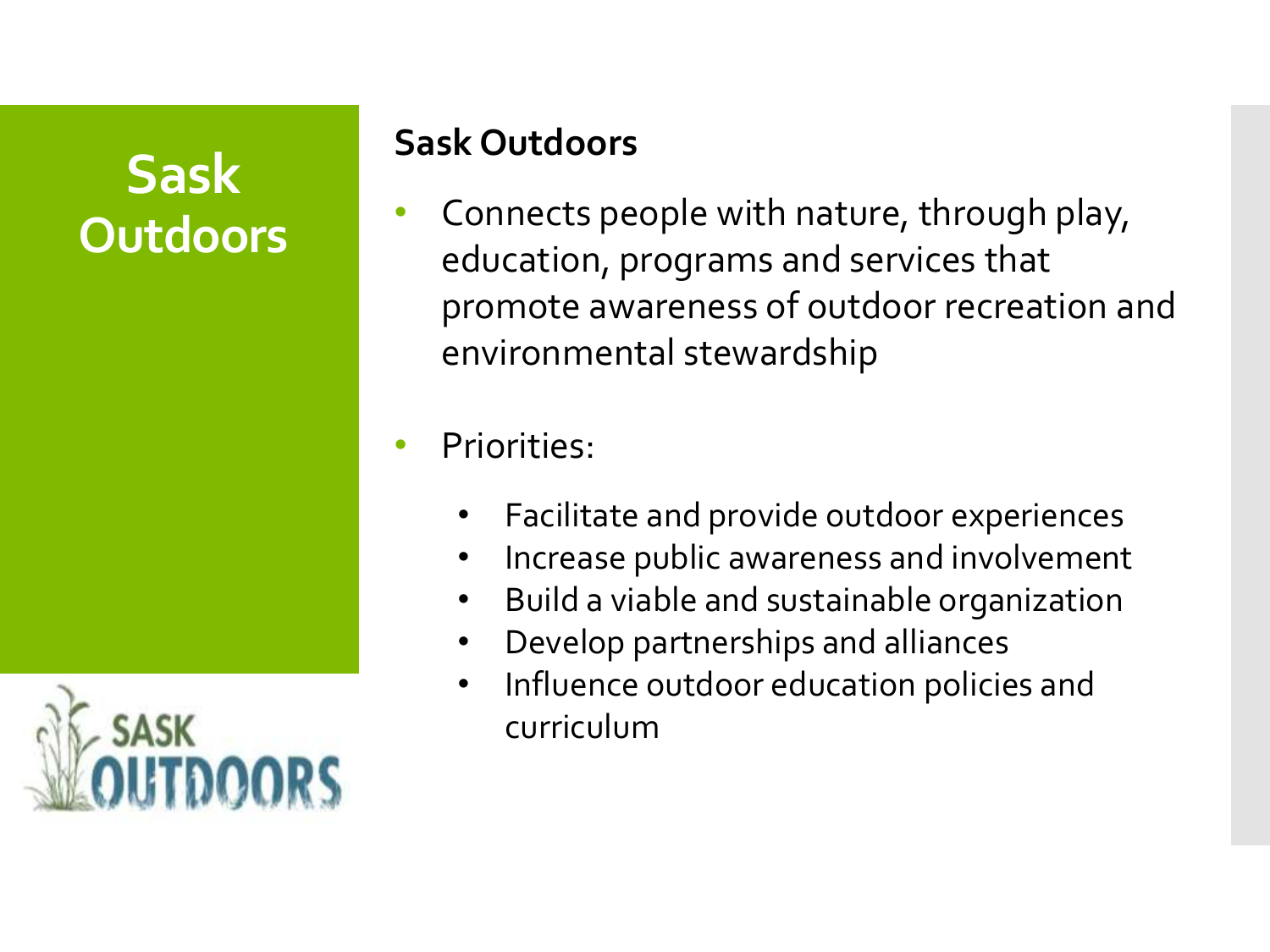### **Growing Up WILD**



**Growing Up WILD** is an early childhood education program that:

- Builds on children's sense of wonder about nature
- Allows children to explore wildlife and the world around them
- Provides an early foundation for developing positive impressions about the natural world and lifelong social and academic skills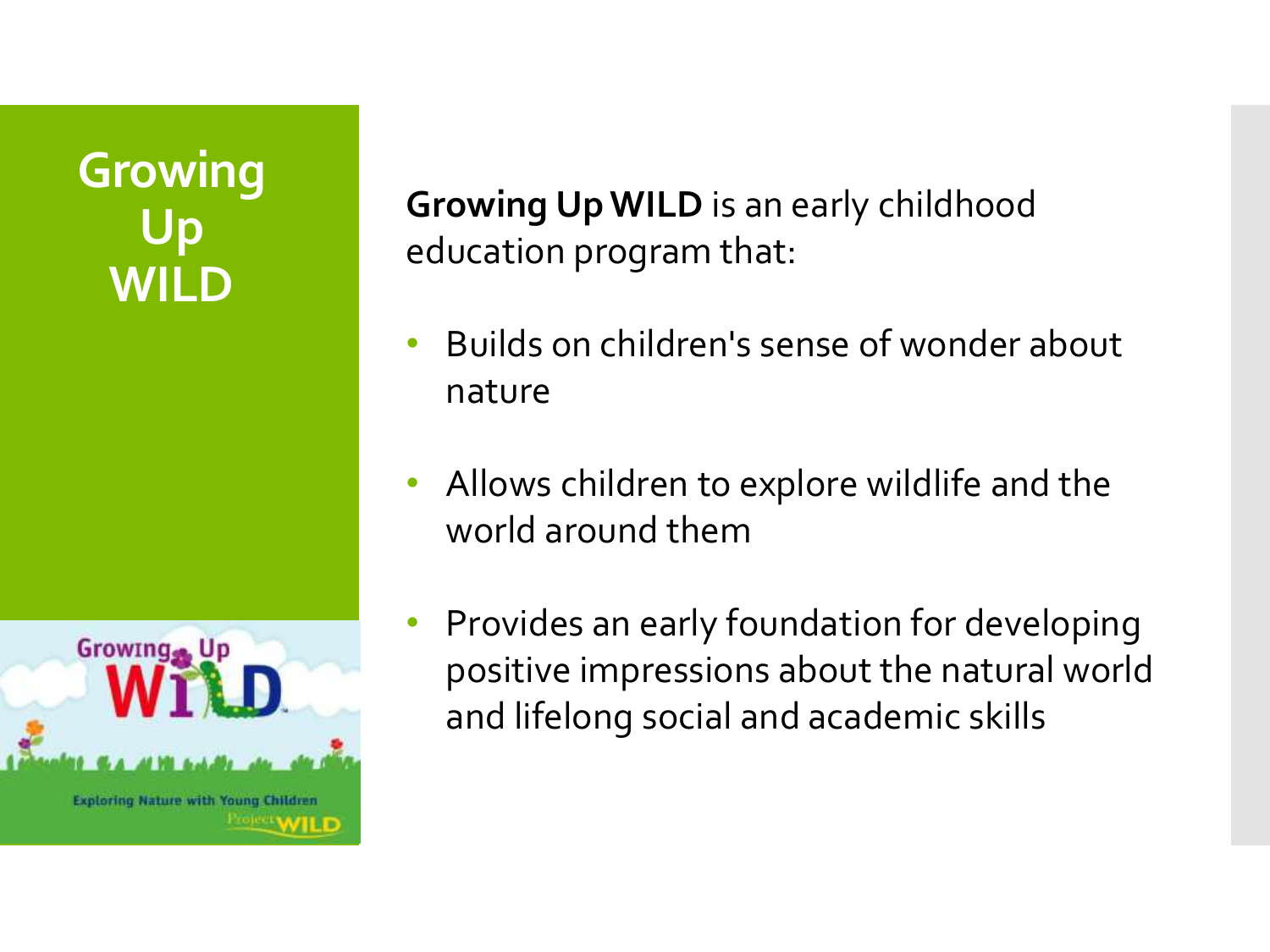### **Growing Up WILD**



### **Why is this important?**

- Growing Up in WILD includes conservation activities
- Targets early childhood educators and children ages 3-7
- Provides the curriculum connections that teachers need to deliver this in the classroom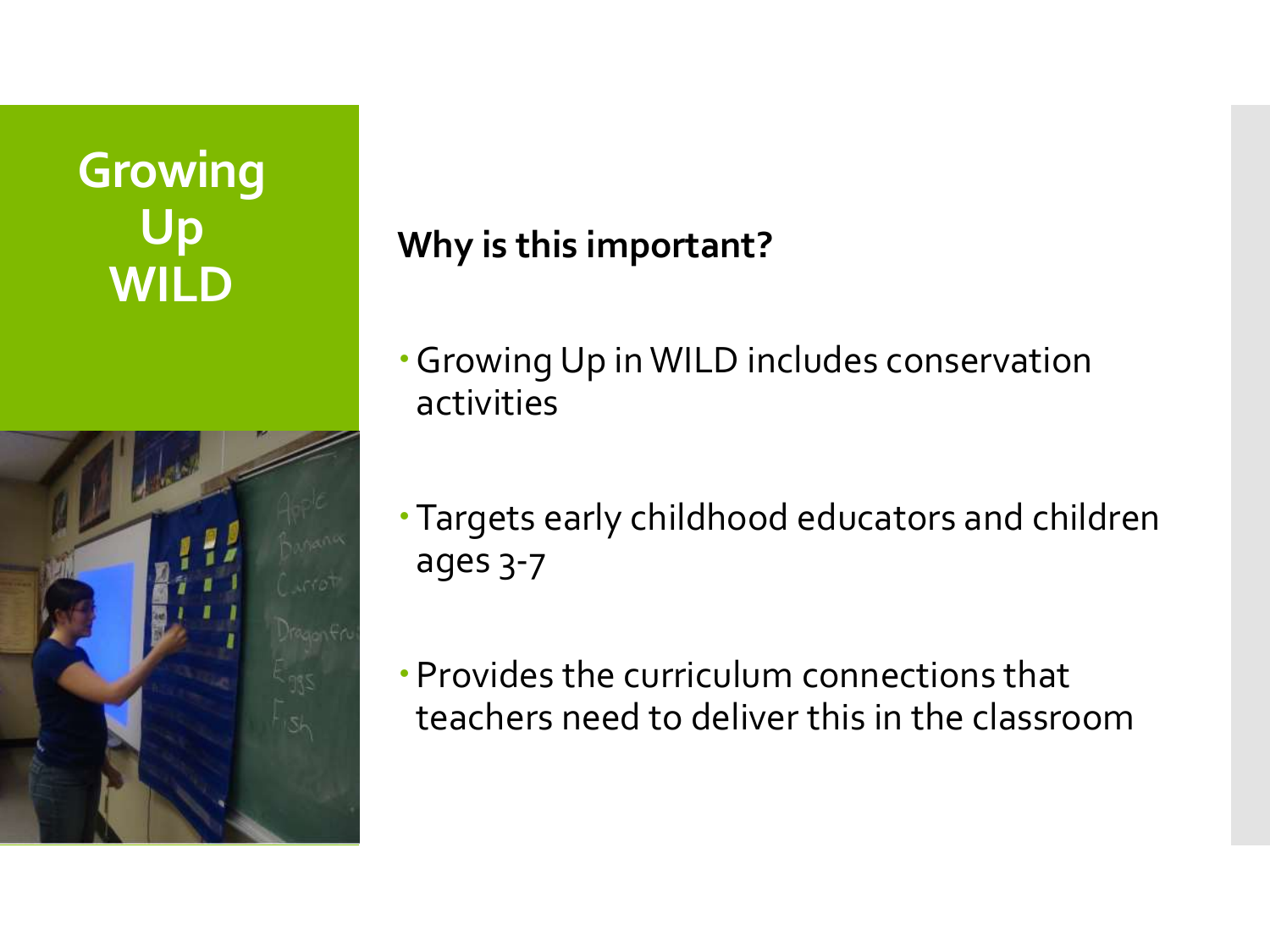**Saskatchewan Wildlife Federation**



### **Saskatchewan Wildlife Federation**

- Established in 1929
- 33,000+ members in 122 branches across Saskatchewan
- Per capita, it is the largest wildlife conservation organization of its kind in the world
- Priorities:
	- Acknowledge that the wildlife of the province is a public resource belonging to all Saskatchewan residents
	- Develop and maintain conservation through policies and education
	- Acquire and enhance habitat for wildlife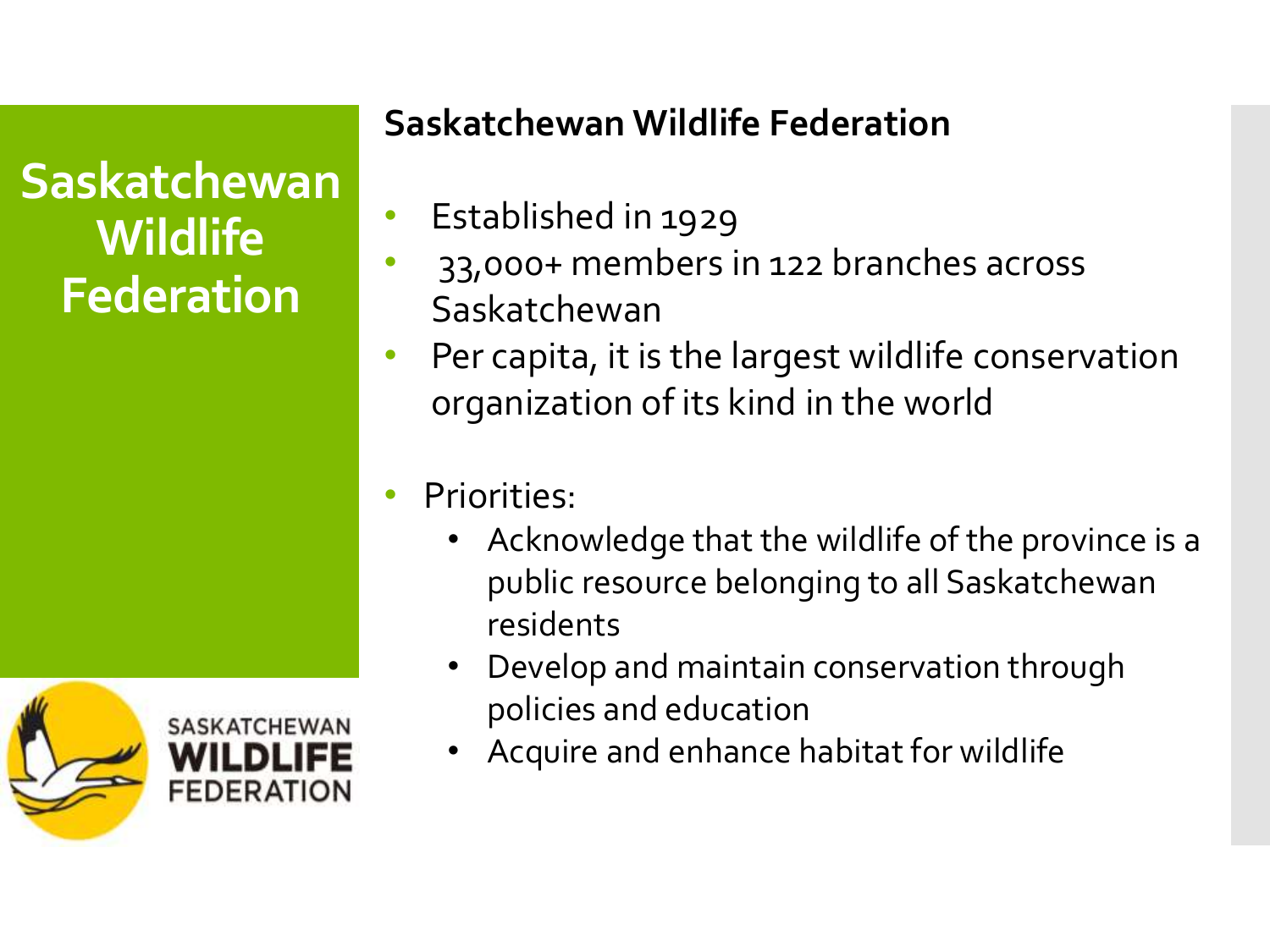# **Youth Conservation**



**Camp SWF Conservation Camp** offers the opportunity to learn and experience in the great outdoors and has been an ongoing success for over 30 years

> • At camp, children ages 12-15 are given hands-on learning in a wide range of outdoor activities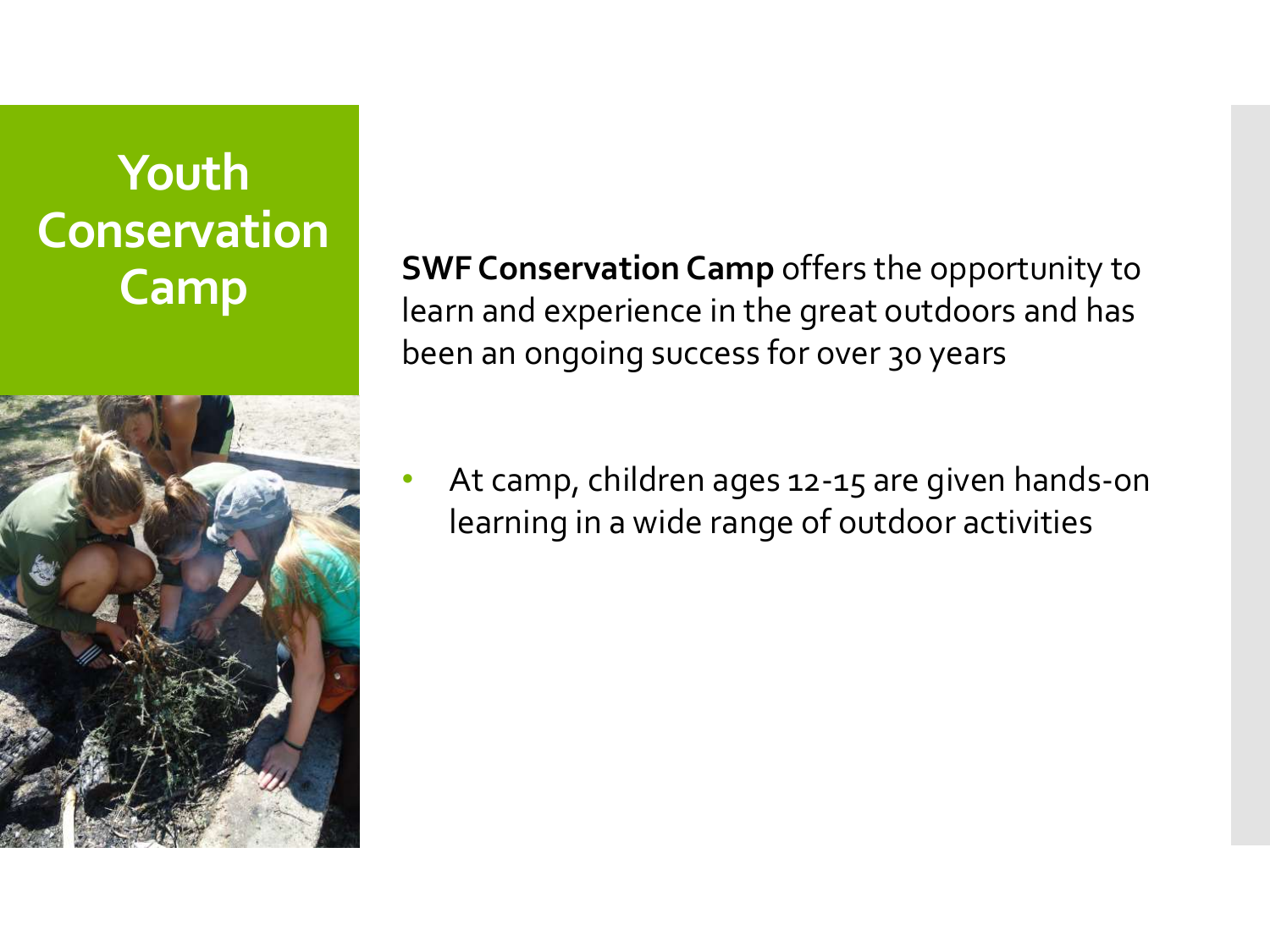### **Youth Conservation Camp**



**Why is this important?**

- Help participants understand the value of wildlife and the management of habitat
- Participants connect with nature and build an appreciation for the environment - leading to conservation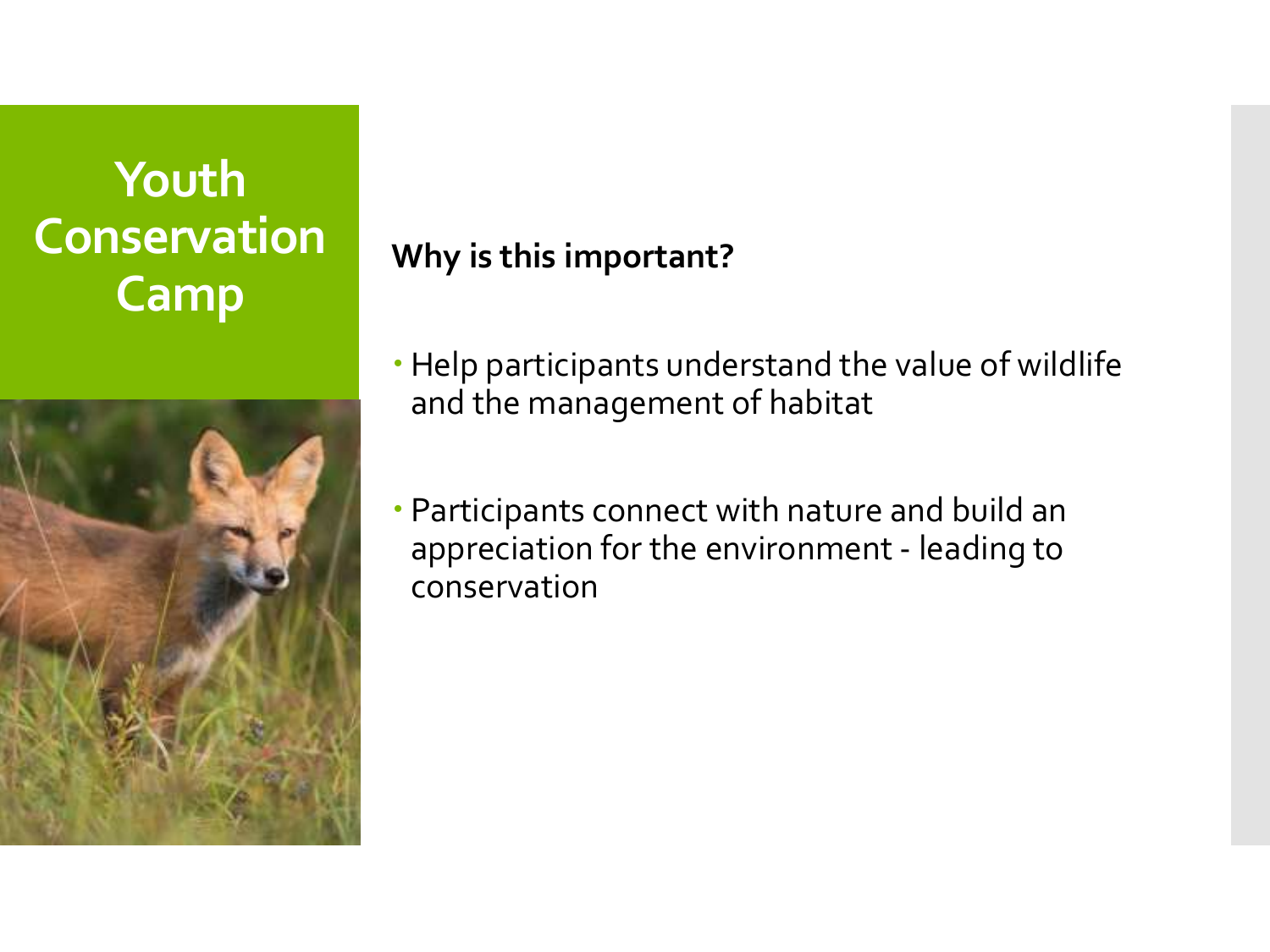### **What else do our Provincial Recreation Associations Do? We all support conservation together!**

#### **The Navy League of Canada - Saskatchewan Division**

Wilderness Training

#### **Association of Saskatchewan Urban Parks and Conservation Agencies**

- Plant-a-Forest Days, Interpretive Tours, Conservation Education
- Protected Lands and more

#### **Saskatchewan Wildlife Federation**

Educational Programs and more

#### **Saskatchewan Regional Parks Association**

Over 90 parks with protected lands totally almost 24,000 acres

#### **Saskatchewan Camps Association**

Supports 46 Outdoor Camps Across the province

#### **Sask Outdoors**

Grants, "Learn To" workshops, Educational Curriculum about nature and more

#### **Saskatchewan All Terrain Vehicle Association**

Environmental Stewardship Promotion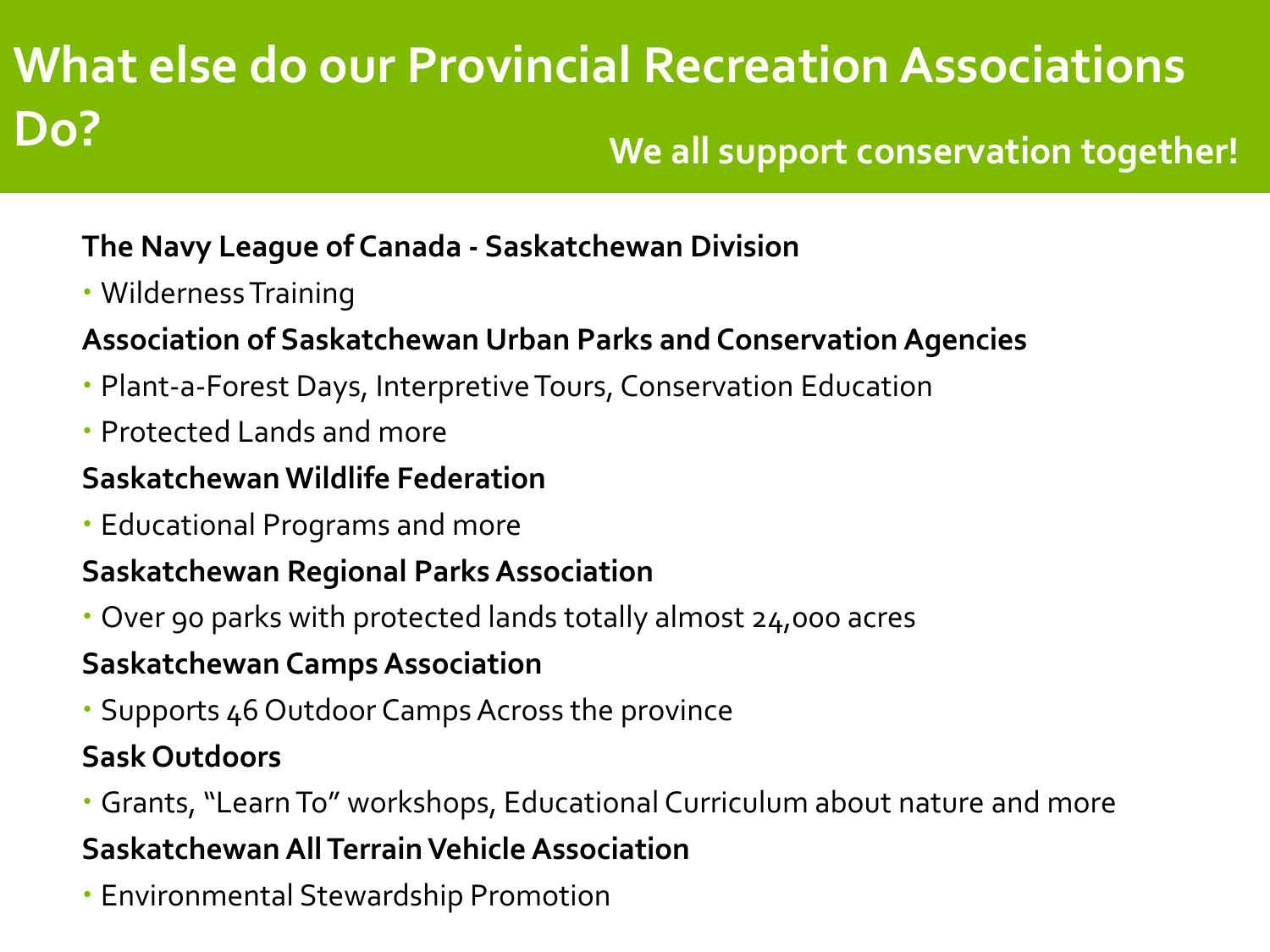











# **Let's Connect to Conserve!**



**Saskatchewan Parks and Recreation Association** 







**How can we work together?**



Learn about all 34 Provincial Recreation Associations at: [www.spra.sk.ca/membership/provincial-recreation-associations/](http://www.spra.sk.ca/membership/provincial-recreation-associations/)